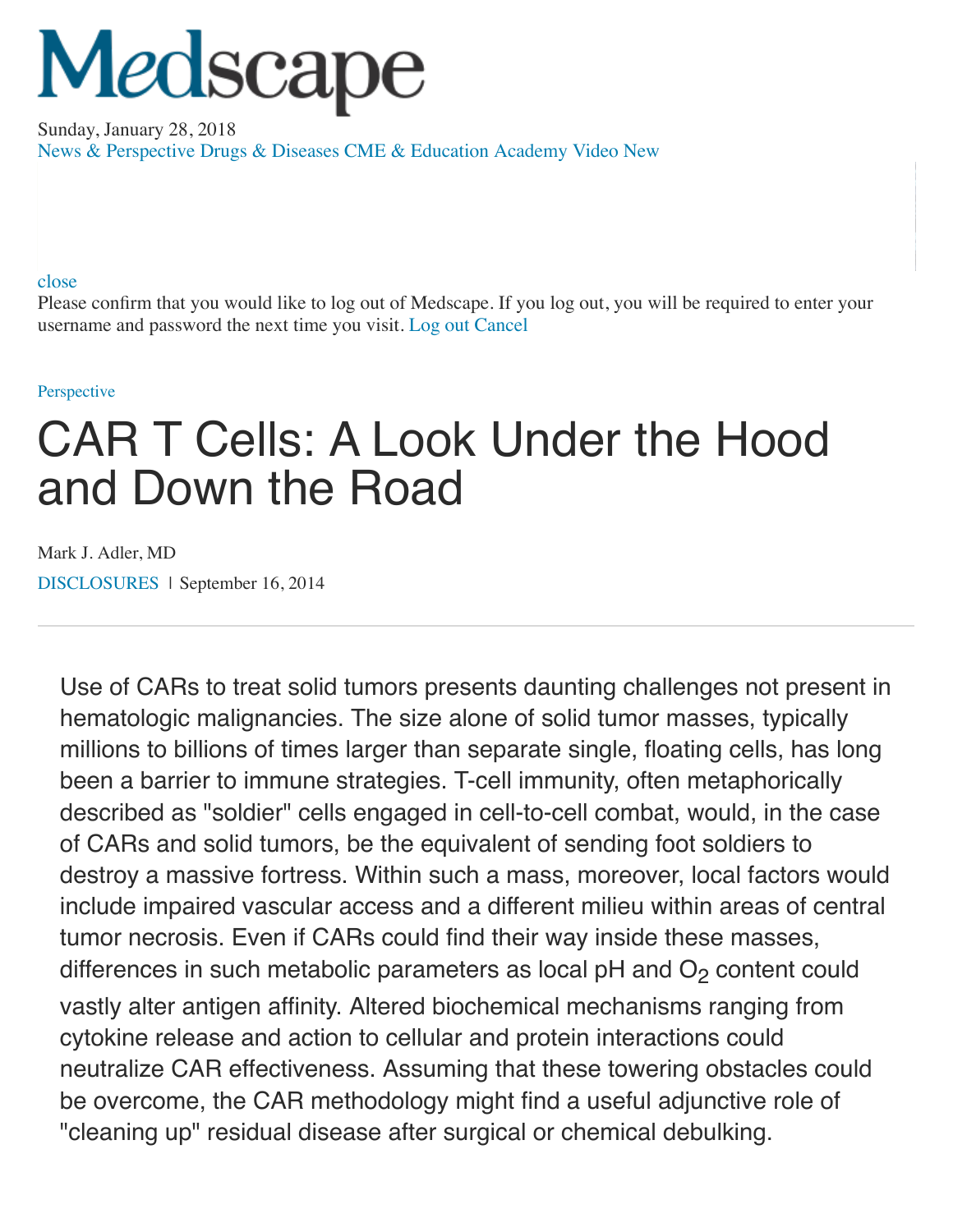The lack of constancy, homogeneity, and uniformity of cells and targets has been the bane of oncologic approaches in solid tumors. We have seen dramatic responses, frequently complete remissions—even in that most lethal beast, small cell lung cancer; unfortunately, even after complete remissions, chemoresistant cells pop up, multiply, and rapidly overpower the patient. We see hormone-resistant tumors emerge after early success with hormonal therapy for breast and prostate cancers. Even with hematologic malignancies, which appear to uniformly express CD19, we have seen relapse following the emergence of CD19-negative leukemic cell populations after CAR T-cell therapy.<sup>[\[13,14](javascript:void(0);)]</sup> Cancer is a dynamic and feisty opponent.

ADVERTISEMENT

## CARs and TRUCKs

The recognition of cancer cell variants that do not express the desired target has led to an exciting strategy utilizing so called TRUCKs (T cells Redirected for Universal Cytokine Killing). To construct TRUCKs, CAR T cells are engineered with the additional capacity to induce IL-12 production; activation of CARs by specific antigen recognition causes release of IL-12 which, in turn, attracts immune cells, including natural killer cells and macrophages, to attack tumor cells. Heterogeneous tumor cells in the vicinity, which lacked the antigen and were therefore invisible to CAR recognition, can now be destroyed.<sup>[[11](javascript:void(0);)]</sup> Preclinical data are encouraging and clinical trials using TRUCKs have commenced.

Toxicities observed with CAR T cells might be considered relatively modest compared with classic cytotoxic agents and sometimes with targeted biological small drugs such as the tyrosine kinases. However, the toxicities associated with immune storms or cytokine release syndromes are not trivial and indeed may be life-threatening. One of the perennial challenges in trying to ameliorate side effects and symptoms of all immune-based therapy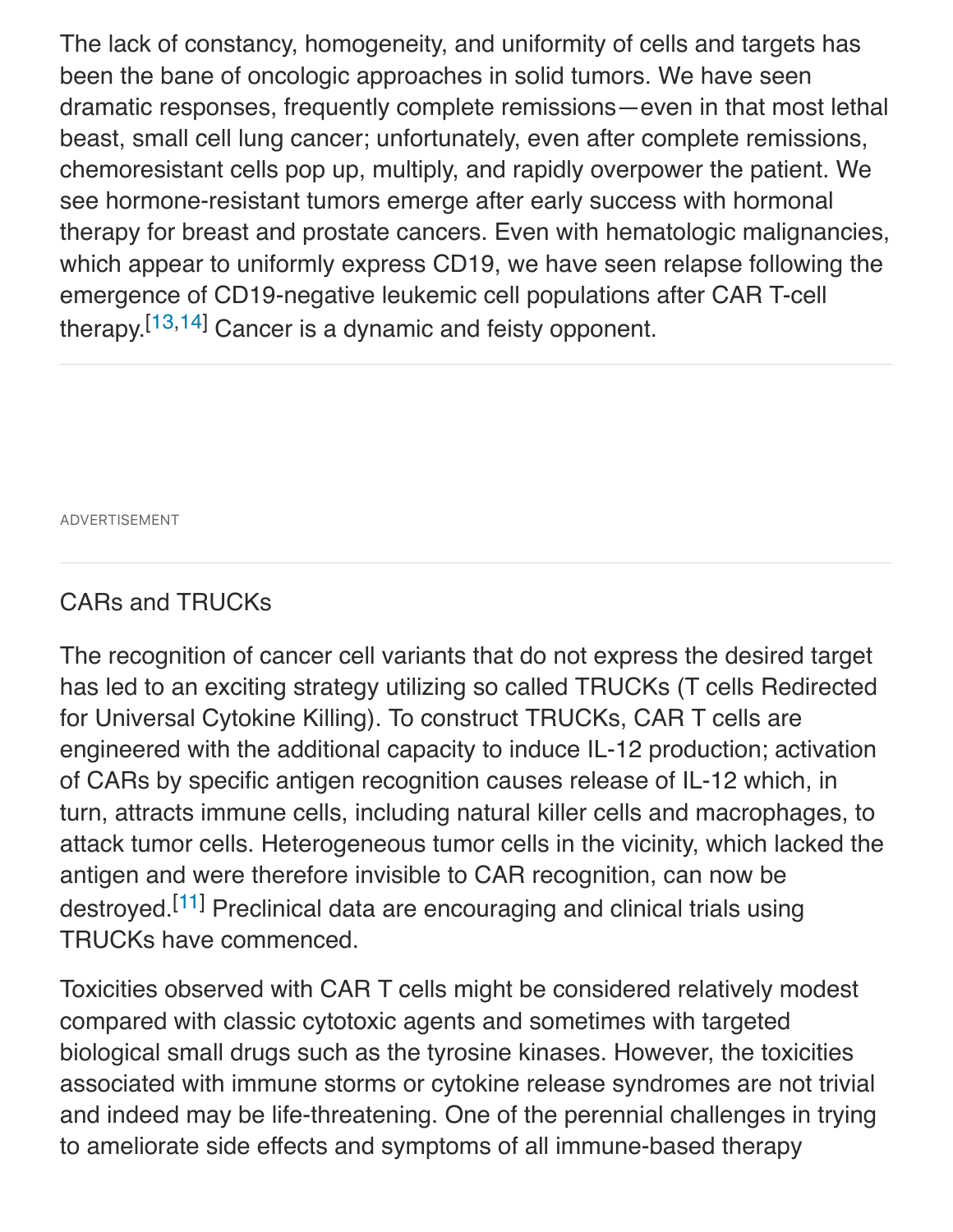remains: identification and separation of mechanisms responsible for unnecessary toxicity from those that are crucial for the intended therapeutic effect.

Beyond the expected risks of exaggerated, generalized immune reactions, severe damage has been attributable in some instances to attack upon the right antigen in the wrong place. In one of the few solid tumor studies using CAR T cells, CARs targeting HER2/*neu* were used to treat a patient with antigen-expressing metastatic colon cancer.<sup>[[15\]](javascript:void(0);)</sup> Rapidly following infusion of the CAR T cells, the patient experienced progressive and severe respiratory distress and died within 5 days despite intensive medical care. Evaluation of circulating cytokines suggested a cytokine storm, which researchers speculated to be triggered by the presence of antigen on pulmonary epithelial cells. This effect was analogous in some respects to the well-recognized cardiac toxicity of trastuzumab when its use against breast cancer leads to inadvertent binding to HER2 antigen on cardiac muscle.

## The Road Ahead

Overall, CAR T cells represent advancement toward therapy with greater specificity and efficacy and less toxicity. The processes required to generate CARs remain logistically complex, individualized, confined to a narrow tumor spectrum, and expensive. However, efforts are under way to eliminate the need for patient-specific T cells, with the ultimate goal of developing universal, off-the-shelf T-cell products.[[16\]](javascript:void(0);)

Just as major advances against solid tumors (including testicular and ovarian cancers) came with the advent of combination chemotherapy, so too may we anticipate combined immunologic approaches. Already, different tyrosine